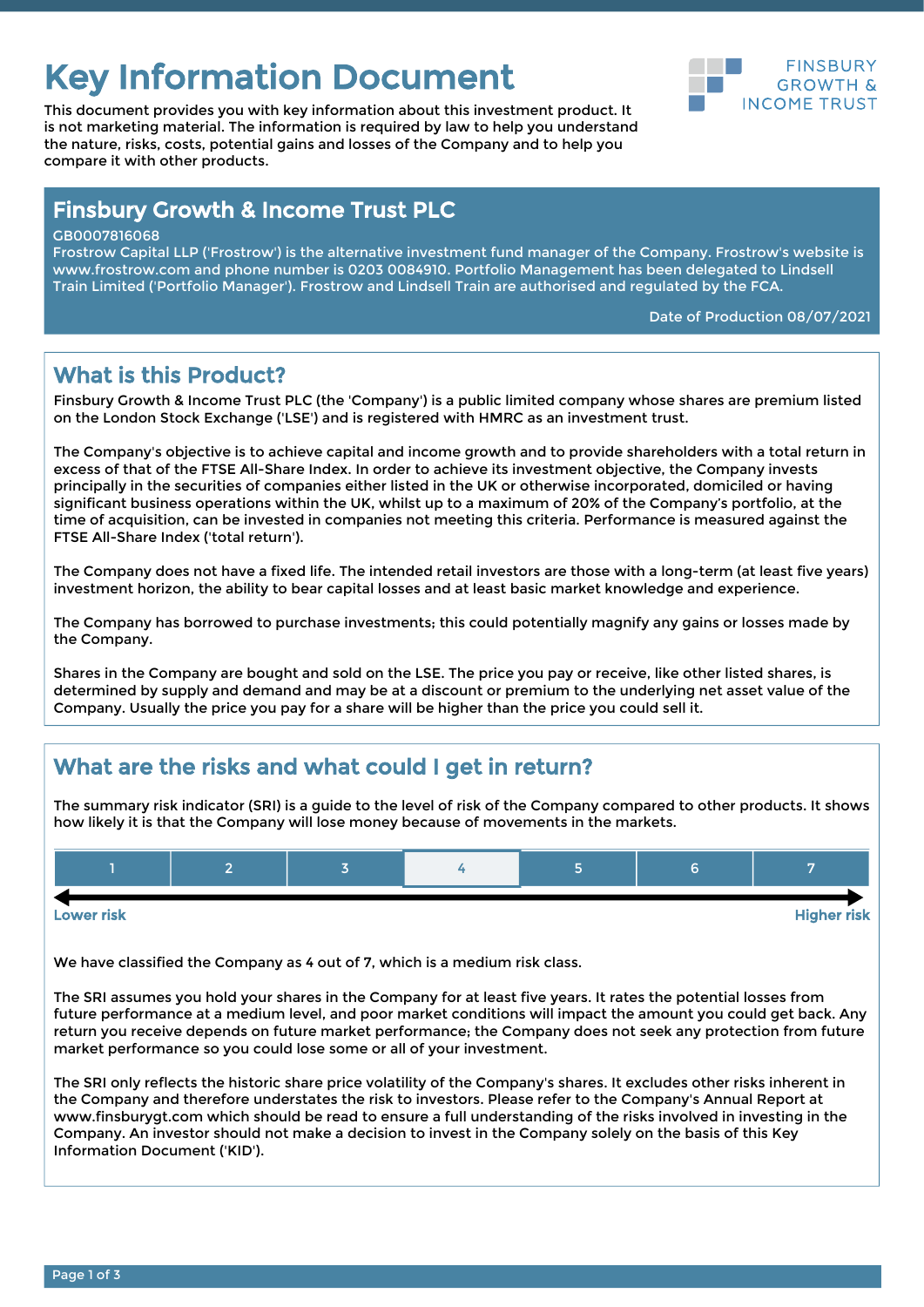# What are the risks and what could I get in return? (continued)

This table shows the money you could get back over the next 5 years, under different scenarios, assuming that you invest £10,000. The scenarios shown illustrate how your investment could perform. You can compare them with the scenarios of other products. The scenarios presented are an estimate of future performance based on evidence from the past on how the value of this investment has performed and are not an exact indicator. What you get will vary depending on how the market performs and how long you keep the investment. The stress scenario shows what you might get back in extreme market circumstances, and it does not take into account the situation where the Company is not able to pay out.

| <b>Investment £10,000</b> |                                     |           |           |                                                    |
|---------------------------|-------------------------------------|-----------|-----------|----------------------------------------------------|
| <b>Scenarios</b>          |                                     | 1 year    | 3 years   | 5 years<br><b>(Recommended)</b><br>holding period) |
| Stress scenario           | What you might get back after costs | £1,875    | £5.002    | £3,983                                             |
|                           | Average return each year            | $-81.25%$ | $-20.62%$ | $-16.81%$                                          |
| Unfavourable scenario     | What you might get back after costs | £8,773    | £8.866    | £9,411                                             |
|                           | Average return each year            | $-12.27%$ | $-3.93%$  | $-1.21%$                                           |
| Moderate scenario         | What you might get back after costs | £10.886   | £12.878   | £15.235                                            |
|                           | Average return each year            | 8.86%     | 8.80%     | 8.78%                                              |
| Favourable scenario       | What you might get back after costs | £13.471   | £18.656   | £24.597                                            |
|                           | Average return each year            | 34.71%    | 23.10%    | 19.72%                                             |

**Market developments in the future cannot be accurately predicted. The scenarios shown are only an indication of some of the possible outcomes based on recent returns. Actual returns could be lower.**

The figures shown include all the costs of the Company itself, but does not include the costs that you pay to your advisor or distributor. The figures do not take into account your personal tax situation, which may also affect how much you get back.

# What happens if the Company is unable to pay out?

The Company is not required to make any payment to you in respect of your investment. If the Company was liquidated, you would be entitled to receive a distribution equal to your share of the Company's assets, after payment of all of its creditors.

As a shareholder you would not be able to make a claim to the Financial Services Compensation Scheme, or other compensation or guarantee scheme, in the event that the Company is unable to pay out. If you invest in the Company, you should be prepared to assume the risk that you could lose some or all of your investment.

### What are the costs?

#### Costs over Time

The Reduction in Yield (RIY) shows what impact the total costs you pay will have on the investment return you might get in the moderate scenario. The total costs take into account one-off, ongoing and incidental costs.

The amounts shown here are the cumulative costs of the Company itself, for three different holding periods. The figures assume you invest £10,000. The figures are estimates and may change in the future.

The person selling you or advising you about the Company may charge you other costs. If so, this person will provide you with information about these costs, and show you the impact that all costs will have on your investment over time.

Investment £10,000

| <b>Scenarios</b>                | f vou cash in after 1 vear | If you cash in after 3 years | If you cash in at 5 years |
|---------------------------------|----------------------------|------------------------------|---------------------------|
| Total costs                     | £79                        | £258                         | £466                      |
| Impact on return (RIY) per year | ጋ.73%                      | 0.73%                        | 0.73%                     |